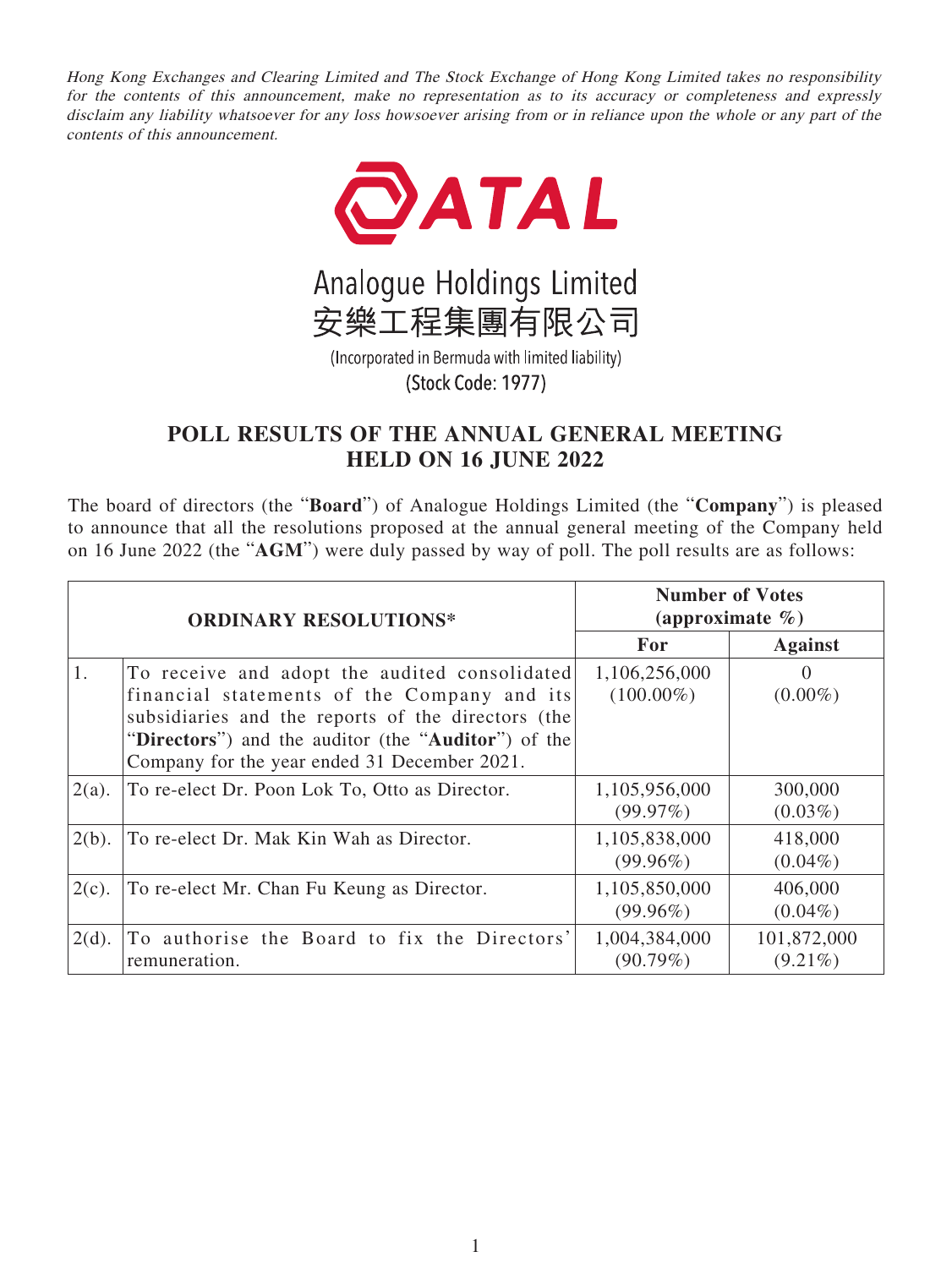| <b>ORDINARY RESOLUTIONS*</b> |                                                                                                                                                                                                               | <b>Number of Votes</b><br>(approximate $\%$ ) |                           |
|------------------------------|---------------------------------------------------------------------------------------------------------------------------------------------------------------------------------------------------------------|-----------------------------------------------|---------------------------|
|                              |                                                                                                                                                                                                               | For                                           | <b>Against</b>            |
| 3.                           | To re-appoint Deloitte Touche Tohmatsu as the<br>Auditor and authorise the Board to fix the Auditor's<br>remuneration.                                                                                        | 1,106,256,000<br>$(100.00\%)$                 | 0<br>$(0.00\%)$           |
| 4.                           | To approve a general mandate to the Directors to issue<br>shares of the Company (the "Shares") not exceeding<br>20% of the aggregate number of issued Shares as at<br>the date of passing of this resolution. | 997,904,000<br>$(90.21\%)$                    | 108,352,000<br>$(9.79\%)$ |
| 5.                           | To approve a general mandate to the Directors to<br>buy back Shares not exceeding 10% of the aggregate<br>number of issued Shares as at the date of passing of<br>this resolution.                            | 1,106,170,000<br>$(99.99\%)$                  | 86,000<br>$(0.01\%)$      |
| 6.                           | To extend the general mandate granted to the<br>Directors to issue Shares by the addition thereto the<br>Shares bought-back by the Company.                                                                   | 997,836,000<br>$(90.20\%)$                    | 108,420,000<br>$(9.80\%)$ |

\* The above table only provides a summary of resolutions. Please refer to the notice of the AGM dated 27 April 2022 for full text of the resolutions.

Notes:

- (a) The number and percentage of votes are based on the total number of Shares voted by the shareholders of the Company at the AGM in person or by proxy.
- (b) As all or a majority of the votes were cast in favour of each of the above resolutions nos. 1, 2(a) to 2(d) and 3 to 6, all such ordinary resolutions were duly passed.
- (c) The total number of Shares in issue as at the date of the AGM was 1,400,000,000 Shares.
- (d) The total number of Shares entitling the holder(s) to attend and vote on the resolutions at the AGM was 1,400,000,000 Shares.
- (e) There were no Shares entitling the holder(s) to attend and abstain from voting in favour of the resolutions at the AGM as set out in Rule 13.40 of the Rules Governing the Listing of Securities on The Stock Exchange of Hong Kong Limited (the "**Listing Rules**").
- (f) No shareholder of the Company was required under the Listing Rules to abstain from voting on the resolutions at the AGM.
- (g) None of the shareholders of the Company have stated their intention in the Company's circular dated 27 April 2022 to vote against or to abstain from voting on any of the resolutions at the AGM.
- (h) The Company's branch share registrar in Hong Kong, Tricor Investor Services Limited, acted as the scrutineer for the vote-taking at the AGM.